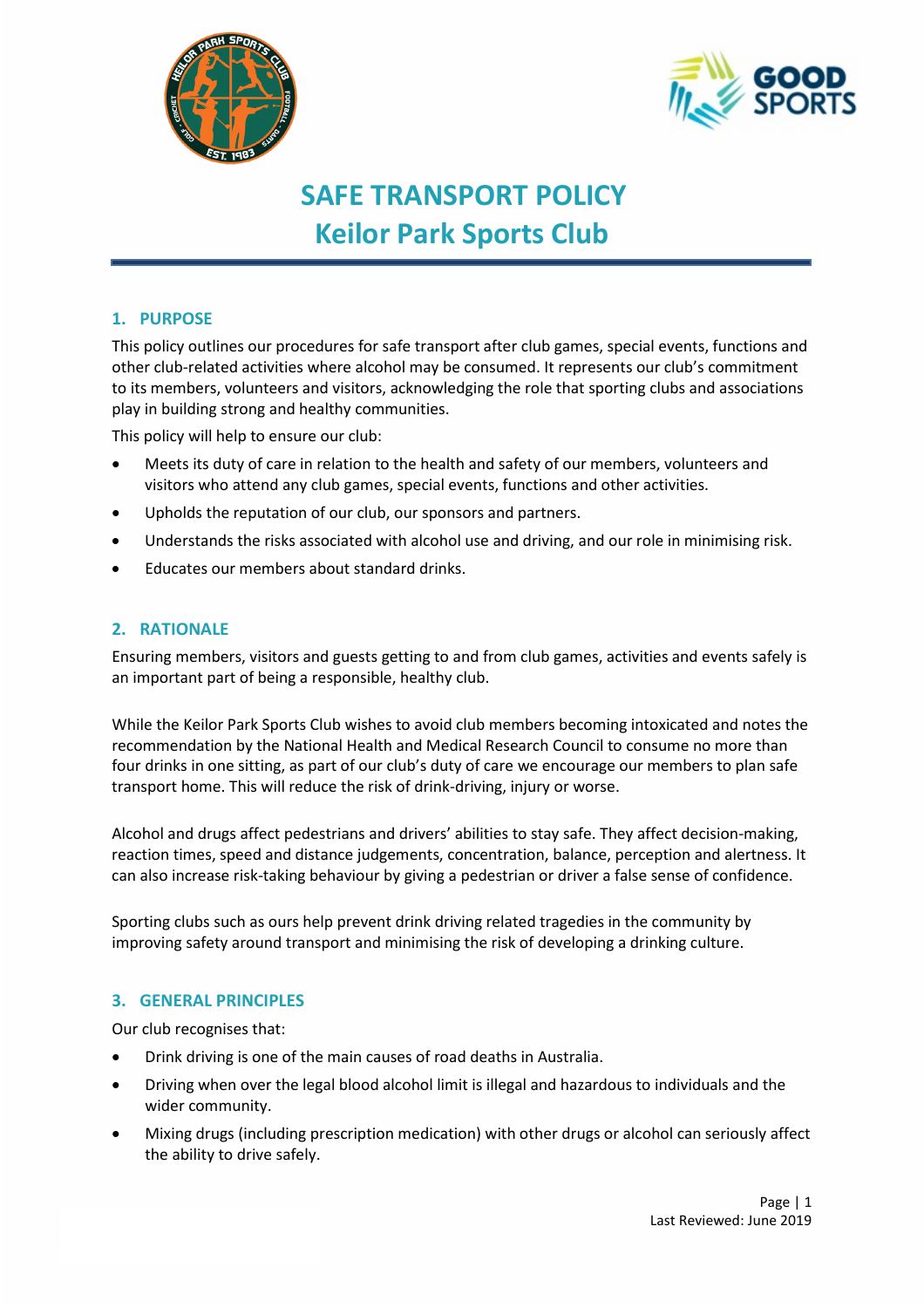



## **4. TRANSPORT FOR CLUB ACTIVITIES**

This safe transport policy applies for all activities undertaken by the club that involve the serving and/or consumption of alcohol.

Our club will:

- Promote strategies that encourage members to plan how they'll get home safely before they go out e.g. pre-arranged transport.
- Print safe transport messages on relevant club activity and event invitations or flyers.
- Ensure the MC for events or club committee members advise attendees that the club is a Good Sports accredited club, communicate the safe transport options and regularly remind attendees to behave responsibly around alcohol.
- Ensure telephone calls can be made free of charge to call a sober person to provide transport from the club or venue.

Where available, our club will also consider:

- Use of a club or community bus (such as council, school or tourist buses) and:
	- The bus or transport provided will be an alcohol-free zone (i.e. no alcohol will be permitted on the bus).
	- − The bus will not be used to transport members between licensed venues.
	- People who have consumed alcohol can get home safely from the bus drop off point
- Use a range of taxi or ride share strategies such as:
	- Free telephone calls to arrange a taxi to provide transport from the club or venue.
	- − The club committee will pre-order taxis to arrive at a club or venue at the conclusion of a club event or function.
	- − Encourage club members to utilise a ride share service.

## **5. CLUBS WITH A LIQUOR LICENCE FOR ANY CLUB EVENTS OR FUNCTIONS**

Our club will promote low alcohol and non-alcoholic drinks as options and available at reduced prices.

Bar staff/ servers of alcohol will encourage members, volunteers and visitors to:

- Consume food while drinking alcohol at the club.
- Consume alcohol in moderation bearing in mind our commitment to the Good Sports program, its philosophies and policies.
- Make alternate safe transport arrangements if they are considered to be intoxicated or at risk of exceeding the legal limit (e.g. free call to a taxi/friend/family).